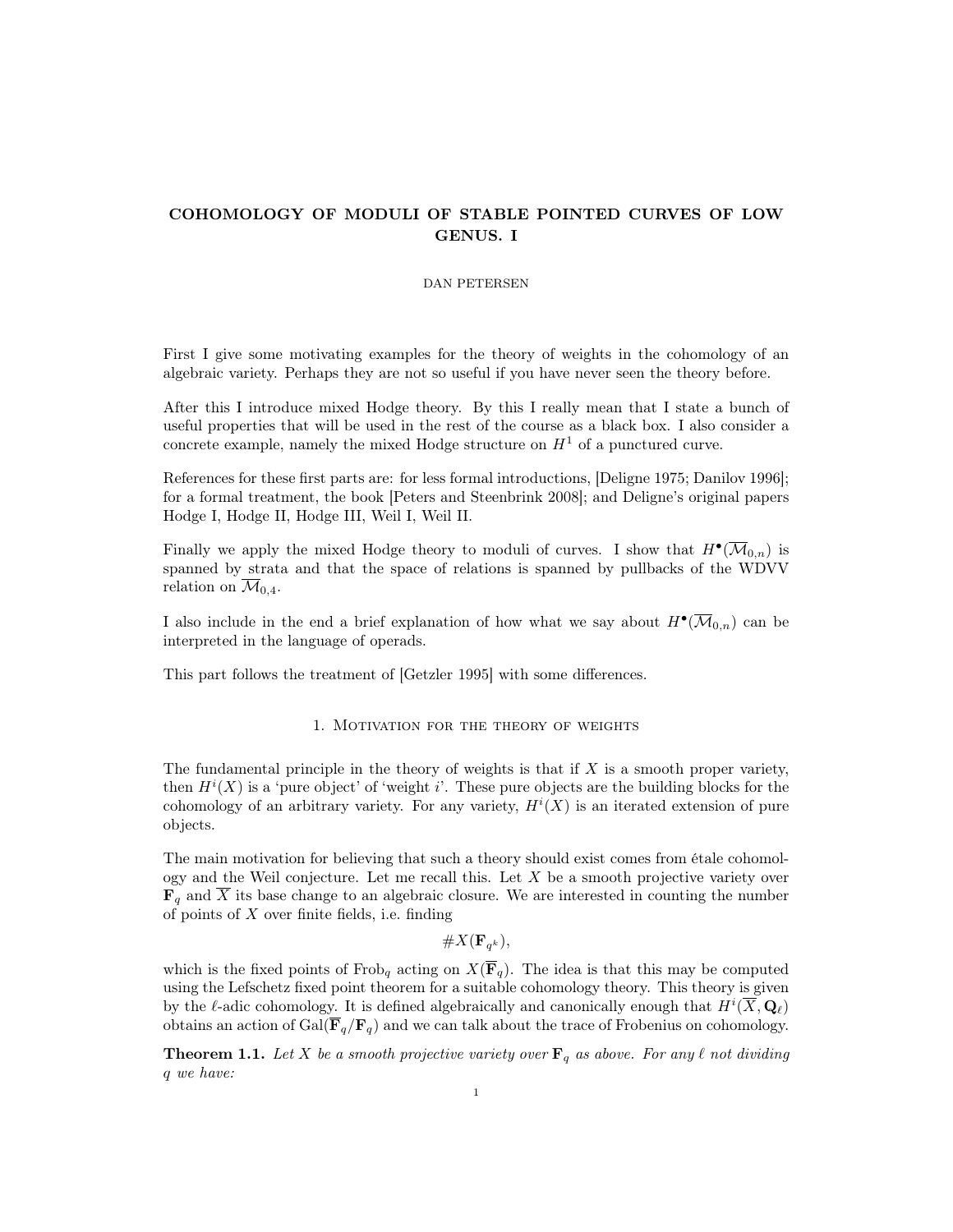- (1)  $\#X(\mathbf{F}_{q^k}) = \sum_i (-1)^i \text{tr}(\text{Frob}_q^k \mid H^i(\overline{X}, \mathbf{Q}_\ell))$
- (2) All eigenvalues of Frob<sub>q</sub> on  $H^i(\overline{X}, \mathbf{Q}_\ell)$  are algebraic and have absolute value  $q^{i/2}$ under any embedding into the complex numbers. (We say that  $H^i$  is 'pure of weight i'.)

**Remark 1.2.** The first part generalizes to an arbitrary variety if we put  $H_c^i$  instead of  $H_c^i$ . The second remains true if instead of  $q^{i/2}$  we take  $q^{k/2}$  for some  $0 \leq k \leq i$ . (Different eigenvalues can have different absolute value.) This is somewhat natural because we expect both non-compactness and singularities to decrease the number of  $\mathbf{F}_q$ -points.

MAIN IDEA: Any map between cohomology groups which is 'algebraically defined' or 'sufficiently natural' should be equivariant with respect to  $Frob_q$ -action.<sup>1</sup> In particular there should be no nonzero maps between cohomology groups of different weight.

**Example 1.3.** Let  $U$  be a smooth variety and  $X$  a smooth compactification, such that  $X \setminus U = \bigcup D_i$  is a normal crossing divisor, with any intersection of the  $D_i$  again smooth. We consider the Leray spectral sequence for

$$
f: U \to X.
$$

One can compute that each sheaf  $R^k f_* \mathbf{Q}_\ell$  is a sum of sheaves of the form  $j_*\mathbf{Q}_\ell \otimes \mathbf{Q}_\ell(-k)$ , where  $j$  is the inclusion of a  $k$ -fold intersection of distinct boundary divisors. Over the complex numbers this is not so strange, if you think of the stalk of  $R^k f_* \mathbf{Q}_\ell$  at a point x as the cohomology of  $U \cap V$  for a sufficiently small neighbourhood V of x in X. But let's just accept it.

(The factor  $\mathbf{Q}_{\ell}(-k)$  makes the example not as simple as one would like. But it's not complicated.  $\mathbf{Q}_{\ell}(-k)$  is a particular 1-dimensional Galois representation, the kth tensor power of the inverse of the cyclotomic character. We have  $\text{tr}(\text{Frob}_q | \mathbf{Q}_{\ell}(-k)) = q^k$ . So tensoring with  $\mathbf{Q}_{\ell}(-k)$  just has the effect of multiplying all Frobenius eigenvalues by  $q^{k}$ , so that the weight is increased by  $2k$ . This is called a Tate twist.)

What one finds is that we have a spectral sequence

$$
E_2^{pq} = \bigoplus_{i_1 < \cdots < i_q} H^p(D_{i_1} \cap \cdots \cap D_{i_q}) \otimes \mathbf{Q}_{\ell}(-q) \implies H^{p+q}(U).
$$

Rahul pointed out that I'm using  $q$  for two distinct things now: the cardinality of a finite field and an index in a spectral sequence. But I don't think any other variable name is acceptable for either one of them, so I will stick to this.

Now the intersection of boundary divisors is smooth and projective, so  $H^p(D_{i_1} \cap \cdots \cap D_{i_q})$ is a pure object of weight p. Taking into account the Tate twist we get that  $E_2^{pq}$  has weight  $p + 2q$ . So the weights look as in Figure 1.

It's clear that the  $E_2$  differential is compatible with weights, but that all further differentials go between cohomology groups with different weight. So all further differentials should be zero, according to the principle of weights, and the Leray spectral sequence should degenerate after the first differential.

<sup>&</sup>lt;sup>1</sup>At least up to a Tate twist.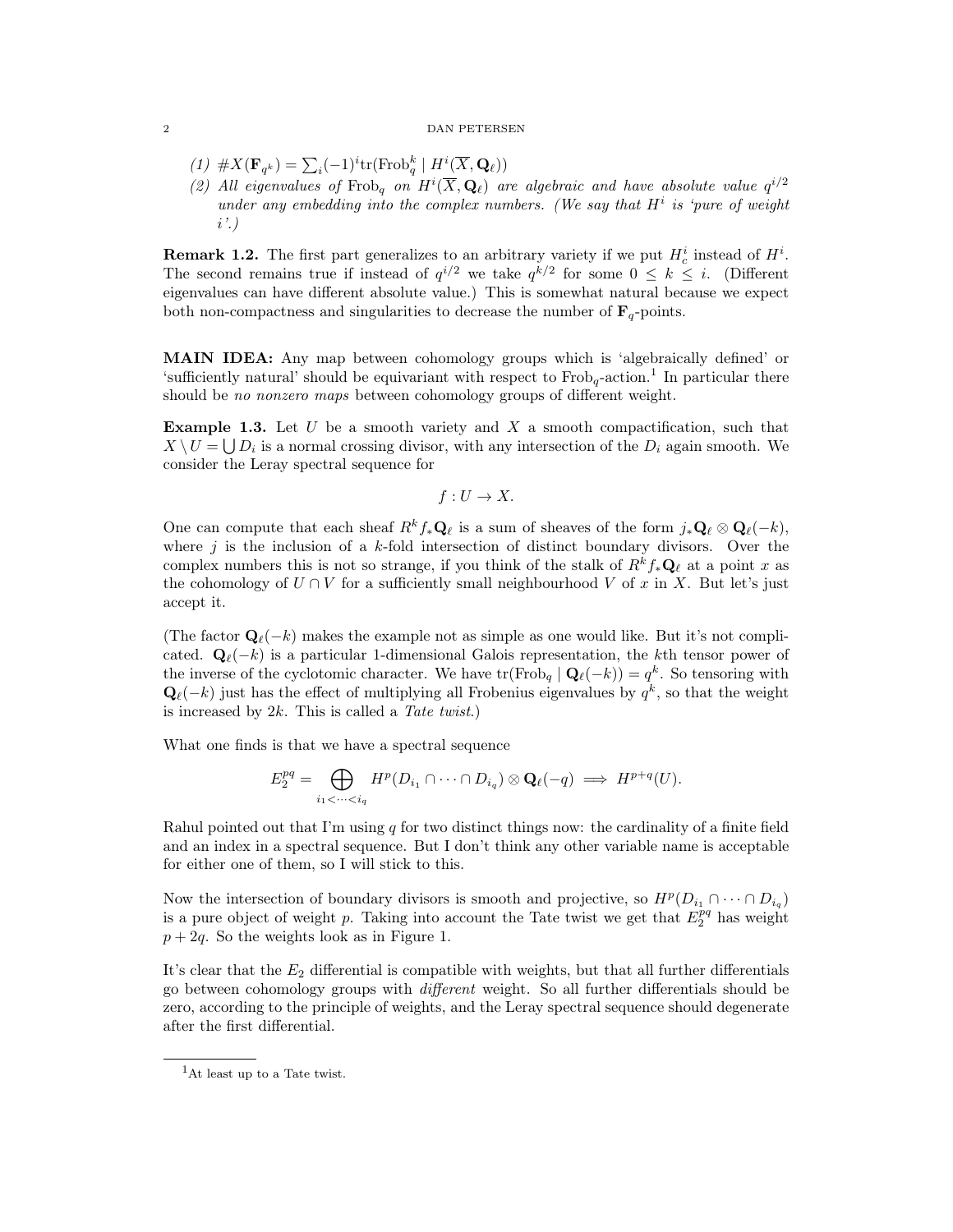

Figure 1. Weights at  $E_2^{pq}$  of Leray spectral sequence for f.

In characteristic zero, this degeneration is a famous result of Deligne, proven in [Deligne 1971]. His proof uses Hodge theory and represents the Leray spectral sequence as the hypercohomology spectral sequence for a complex of sheaves on X given by holomorphic differential forms possibly with logarithmic poles along  $X \setminus U$ .

**Example 1.4.** Let A be a differential graded algebra (dga), so that its cohomology  $H^{\bullet}(A)$ is a graded algebra. It is not always true that A and  $H^{\bullet}(A)$  are quasi-isomorphic as dga's. However, there is a notion of an  $A_{\infty}$ -algebra S, which means that S is equipped with a sequence of multilinear maps  $\mu_n : S^{\otimes n} \to S$  for  $n \geq 1$  of degree  $2 - n$  satisfying certain identities. These identities say that  $\mu_1$  is a differential, so  $\mu_1 \circ \mu_1 = 0$  and S is in particular a chain complex.  $\mu_2$  is a product compatible with the differential, so that S becomes a dga.  $\mu_3$  is a chain homotopy (w.r.t.  $\mu_1$ ) between the two maps  $S^{\otimes 3} \to S$  that can be constructed by composing  $\mu_2$  in two different ways.  $\mu_4$  is a homotopy between homotopies, and so on.

There is then Kadeishvili's theorem [Kadeišvili 1980], which says the following. Let A be a dga, and consider it as an  $A_{\infty}$ -algebra by putting  $\mu_n = 0$  for  $n > 2$ . Then one can define operations  $\mu_n$  for  $n > 2$  on  $H^{\bullet}(A)$  making it an  $A_{\infty}$ -algebra such that A and  $H^{\bullet}(A)$  are quasi-isomorphic as  $A_{\infty}$ -algebras. The  $\mu_n$  are unique up to homotopy.

In the particular case when  $A$  is the singular cochain complex of a topological space  $X$ , we obtain certain multilinear operations<sup>2</sup> on  $H^{\bullet}(X)$ . These are exactly the much more classical Massey products [Massey 1958] in the cohomology of X.

Now let's say that X is a smooth projective variety over  $\mathbf{F}_q$  as before, and let's say we have an étale analogue of the singular cochain complex.<sup>3</sup> Then we would get Massey products in the étale cohomology, multilinear operations  $\mu_n$  of degree  $2 - n$ . But if we believe in the principle of weights we should expect all of them to vanish, which should tell us that  $H^{\bullet}(X)$ is quasi-isomorphic as a dga to the singular cochains on X.

<sup>&</sup>lt;sup>2</sup>Defined up to some ambiguity since  $\mu_n$  were only unique up to homotopy.

<sup>3</sup>Such an analogue exists by [Deligne 1980].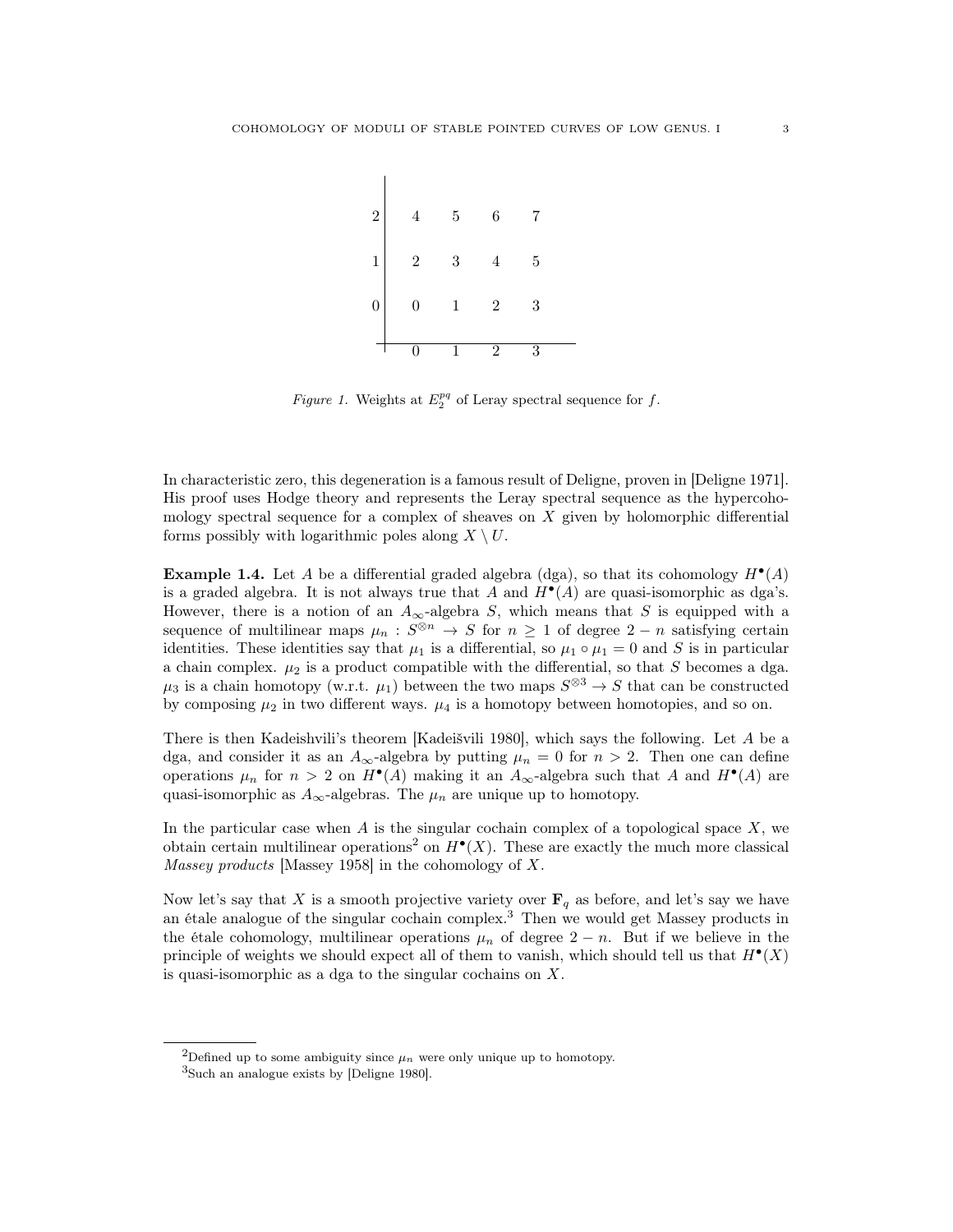Again let's consider the case of characteristic zero. A famous theorem of Deligne–Griffiths– Morgan–Sullivan Deligne et al. 1975 says that if X is a compact Kähler manifold (in particular a smooth projective variety) then the dga's  $\text{Sing}^{\bullet}(X)$  and  $H^{\bullet}(X)$  are quasi-isomorphic.<sup>4</sup> One says that the space  $X$  is *formal*.

Again the proof uses Hodge theory.

The upshot is that the principle of weights seems to make accurate and highly nontrivial predictions for cohomology over an arbitrary base field. (This is maybe not so surprising because you can spread over a finitely generated domain, count points, apply comparison isomorphism between different cohomology theories, etc.) Also, if we extrapolate from these two examples, then it seems that the weights in the cohomology of a complex algebraic variety should have something to do with *Hodge theory*. This turns out to be true.

### 2. Mixed Hodge theory

From now on all algebraic varieties are complex and all cohomology is rational. Deligne's mixed Hodge theory [Deligne 1971; Deligne 1974] tells us the following facts, that we can assume as a black box.

*Fact.* If X is a variety, then  $H^k(X)$  has an increasing filtration

 $\cdots \subset W_i \subset W_{i+1} \subset$ 

such that  $W_{-1} = 0$  and  $W_{2k} = H^k(X)$ . We call  $\mathfrak{gr}^W_r H^k(X)$  the weight r component of  $H^k(X)$ . If  $H^k(X) = \mathfrak{gr}^W_r H^k(X)$  then we say that  $H^k(X)$  is pure of weight r.

Remark 2.1. It is maybe surprising that we get a weight *filtration* and not a weight *grading* on the cohomology groups. If you only think in terms of  $Frob<sub>q</sub>$  you might expect a direct sum decomposition into eigenspaces. From the point of view of Example 1.3 it is natural, though. Whenever you have a spectral sequence converging to something you get a canonically defined filtration on that object. The first step of the filtration is the image of the first row of the spectral sequence, the second step is the image of the first two rows, and so on. If you consider the Leray spectral sequence for  $f: U \to X$  as in Example 1.3 then the first step of the filtration on  $H^k(X)$  is pure of weight k, the second has weights k and  $k+1$ , the third has weights k,  $k + 1$  and  $k + 2$ , and so on. So we get an increasing filtration with the rth component of the associated graded pure of weight  $k + r$ .

More facts. If  $f: X \to Y$  is a morphism then the weight filtration is strictly compatible, i.e.  $f^*(H^k(Y)) \cap W_r H^k(X) = f^*(W_r H^k(Y)).$ 

So it is functorial in a strong sense. There are natural weight filtrations also on relative cohomology, compactly supported cohomology, Borel–Moore homology. The weight filtration is compatibly with Künneth theorem, that is, the natural tensor product filtration on

$$
H^{\bullet}(X) \otimes H^{\bullet}(Y)
$$

coincides with the weight filtration on  $H^{\bullet}(X \times Y)$  under the Künneth isomorphism. In particular cup product respects weights. If  $Z \subset Y \subset X$  then the maps in the long exact sequence

 $\cdots \to H^k(X,Y) \to H^k(X,Z) \to H^k(Y,Z) \to H^{k+1}(X,Y) \to \cdots$ 

<sup>&</sup>lt;sup>4</sup>With real coefficients. This was later improved to rational coefficients [Sullivan 1977].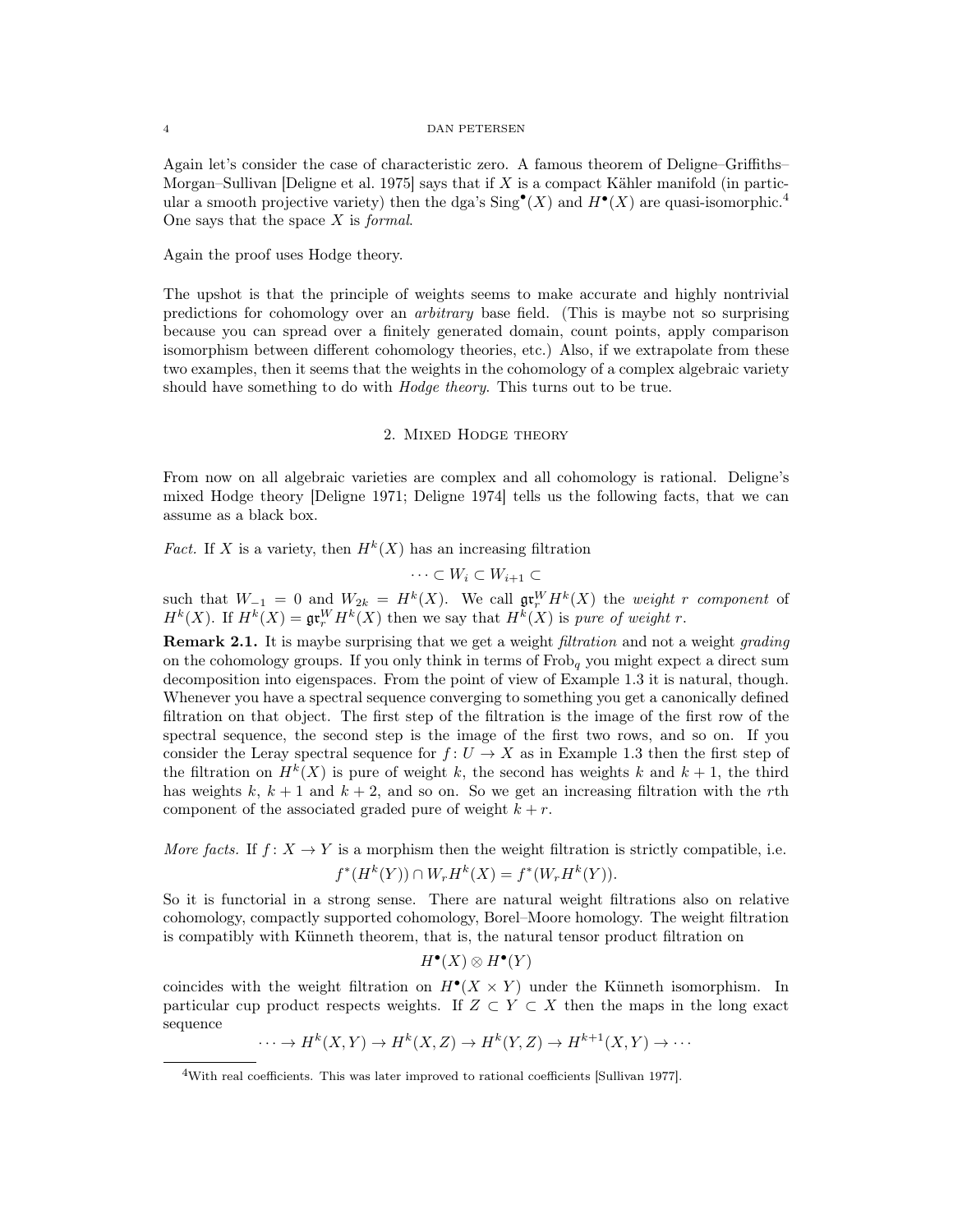are compatible with weights. If  $X$  is smooth then the Poincaré duality pairing

$$
H^k(X) \otimes H^{2d-k}_c(X) \to H^{2d}_c(X)
$$

is compatible with weights.

So far all we have said is that weights are compatible with most natural operations on cohomology groups. Here is a more substantial result that will be used over and over again in this minicourse.

**Theorem 2.2.** Let X be an algebraic variety. We denote by  $H_k$  the Borel–Moore homology.

- (1)  $H_k(X)$  has weights in the interval  $[-k, 0]$  for any k.
- (2) The cycle class map  $A_k(X) \to H_{2k}(X)$  has its image in the lowest weight subspace  $W_{-2k}H^{2k}(X)$ .
- (3) if  $U \subset X$  is an open immersion, then  $W_{-k}H_k(X) \to W_{-k}H_k(U)$  is surjective.
- (4) if  $X \to Y$  is a proper surjection, then  $W_{-k}H_k(X) \to W_{-k}H_k(Y)$  is surjective.

Let us make some remarks and draw some consequences of this.

- (1) For any variety X,  $H_c^k(X)$  is the dual of  $H_k(X)$  and will therefore have weights in the interval  $[0, k]$ . This is what we expect according to Remark 1.2.
- (2) If X is compact, then  $H^k(X) = H_c^k(X)$ , so its weights are in the interval [0, k] (a priori they are in  $[0, 2k]$ .
- (3) The fundamental class in  $H_c^{2d}(X)$ , where d is the dimension of X, is pure of weight 2d, by the second claim of the theorem.
- (4) If X is smooth then we have the Poincaré duality pairing  $H^k(X) \otimes H_c^{2d-k}(X) \to$  $H_c^{2d}(X)$ . Since  $H_c^{2d-k}(X)$  has weights at most  $2d-k$  and  $H_c^{2d}(X)$  has weights exactly 2d, compatibility of Poincaré duality with weights implies that  $H^k(X)$  has weights in the interval  $[k, 2k]$ .
- (5) If X is smooth and compact then  $H^k(X)$  is thus pure of weight k, which is as it should be according to our guiding principles.
- (6) If X is smooth, then the cycle class map  $A^k(X) \to H^{2k}(X)$  lands in  $W_{2k}H^{2k}(X)$ .
- (7) The third claim of the theorem follows quite easily from the first since the cokernel of  $H_k(X) \to H_k(U)$  is contained in  $H_{k-1}(X \setminus U)$ .
- (8) In the second point of the theorem we do not only get something in the lowest weight subspace but we get a class of type  $(-k, -k)$  in the  $(p, q)$ -decomposition. (I haven't defined what this means.) The Hodge conjecture asserts that the converse is true:  $A_k(X)$  surjects onto the  $(-k, -k)$  part of  $H_{2k}(X)$ .

The third and fourth claims may be thought of as analogues of the fact that  $A_k(X) \to A_k(U)$ is surjective if  $U \subset X$  is an open immersion, and  $A_k(X) \to A_k(Y)$  is surjective for a proper surjection. The second claim shows a nice compatibility. Hence considering weights in the cohomology allows one to use certain convenient properties about Chow groups, while still working with a full-fledged cohomology theory.

The third and fourth claims have the following useful special cases.

(1) Let  $U \subset X$  be a Zariski open in a smooth proper variety. Then

$$
W_k H^k(U) = \operatorname{Im} (H^k(X) \to H^k(U)).
$$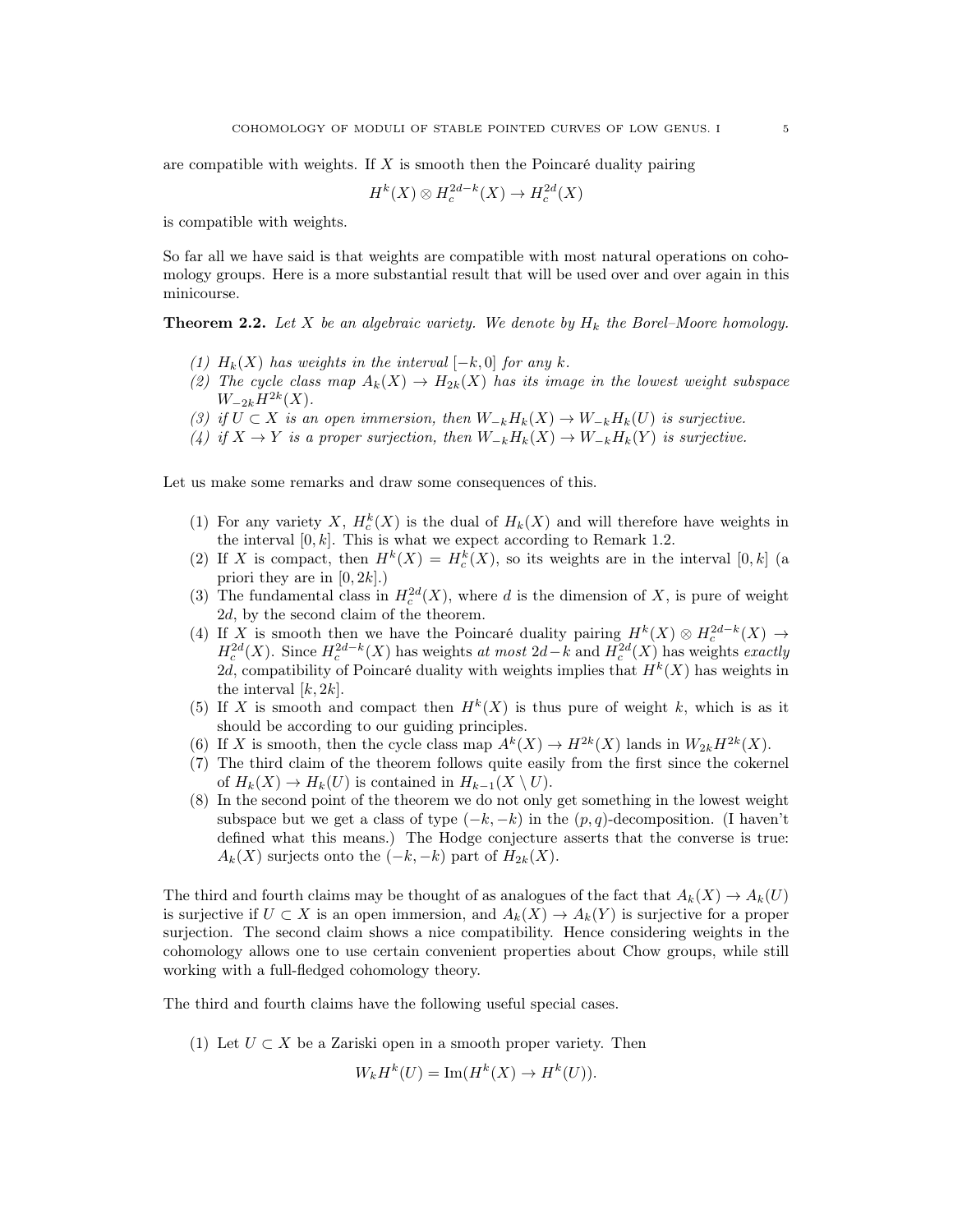(Indeed the map  $W_k H^k(X) \to W_k H^k(U)$  is surjective by the third claim in Theorem 2.2 and Poincaré duality. But X is proper so  $W_k H^k(X) = H^k(X)$  by the weight bound for compact varieties.)

(2) Let  $\widetilde{X} \to X$  be a resolution of singularities of a compact variety. Then

$$
H^k(X)/W_{k-1}H^k(X) = \operatorname{Im}(H^k(X) \to H^k(\widetilde{X})).
$$

(Since cohomology is dual to Borel–Moore homology on a compact variety, injectivity of  $\operatorname{gr}^W_H H^k(X) \to \operatorname{gr}^W_H H^k(\widetilde{X})$  follows from the fourth claim in Theorem 2.2. But  $\widetilde{X}$ is in addition smooth, so  $W_{k-1}H^k(X)$  goes to zero by the weight bound for smooth varieties.)

Finally I state a result that will be very useful for us.

**Lemma 2.3.** Let  $X$  be a smooth variety,  $Z$  a closed subvariety of (complex) codimension  $c$ , and  $\widetilde{Z}$  a resulution of singularities. Then there is a short exact sequence

$$
W_k\left(H^{k-2c}(\widetilde{Z})(-c)\right) \to W_k H^k(X) \to W_k H^k(U) \to 0.
$$

Proof. We have an exact sequence

$$
H_c^k(Z) \leftarrow H_c^k(X) \leftarrow H_c^k(U).
$$

Apply  $\mathfrak{gr}^W_k$  to get also injectivity on the left,

$$
\mathfrak{gr}^W_kH^k_c(Z)\leftarrow\mathfrak{gr}^W_kH^k_c(X)\leftarrow\mathfrak{gr}^W_kH^k_c(U)\leftarrow 0
$$

(since  $U \to X$  is an open immersion). Now  $\mathfrak{gr}_k^W H_c^k(\tilde{Z}) \leftarrow \mathfrak{gr}_k^W H_c^k(Z)$  is injective, so the composite

$$
\mathfrak{gr}^W_k H^k_c(\widetilde{Z}) \leftarrow \mathfrak{gr}^W_k H^k_c(X) \leftarrow \mathfrak{gr}^W_k H^k_c(U) \leftarrow 0
$$

is also exact. But now all spaces are smooth and we can apply Poincaré duality to get the lemma. □

### 3. The twice punctured elliptic curve

Let us consider a single concrete example of a mixed Hodge structure before moving on to moduli of curves. Let  $\overline{C}$  be a smooth compact genus one curve, Z two distinct points, and  $C = \overline{C} \setminus Z$ . We have a long exact sequence in cohomology (recall  $H_c^{\bullet}(C) = H^{\bullet}(\overline{C}, Z)$ )

$$
\cdots \to H_c^k(C) \to H^k(\overline{C}) \to H^k(Z) \to H^{k+1}(C) \to \cdots
$$

We find that  $H_c^2(C) \cong H_c^2(\overline{C})$  and that  $H_c^1$  sits in a short exact sequence

$$
0 \to H^0(Z)/H^0(\overline{C}) \to H^1_c(C) \to H^1(\overline{C}) \to 0.
$$

We apply Poincaré duality and find the short exact sequence

$$
0 \to H^1(\overline{C}) \to H^1(C) \to \text{Ker}(H^0(Z)(-1) \to H^2(\overline{C})) \to 0.
$$

Here the first term is pure of weight 1, the last term is pure of weight 2, and the short exact sequence exactly exhibits the 2-step weight filtration on  $H^1(C)$ .

We remark that the pure part of the cohomology is precisely the part that is in the restriction of the compactification, as was said in the previous section.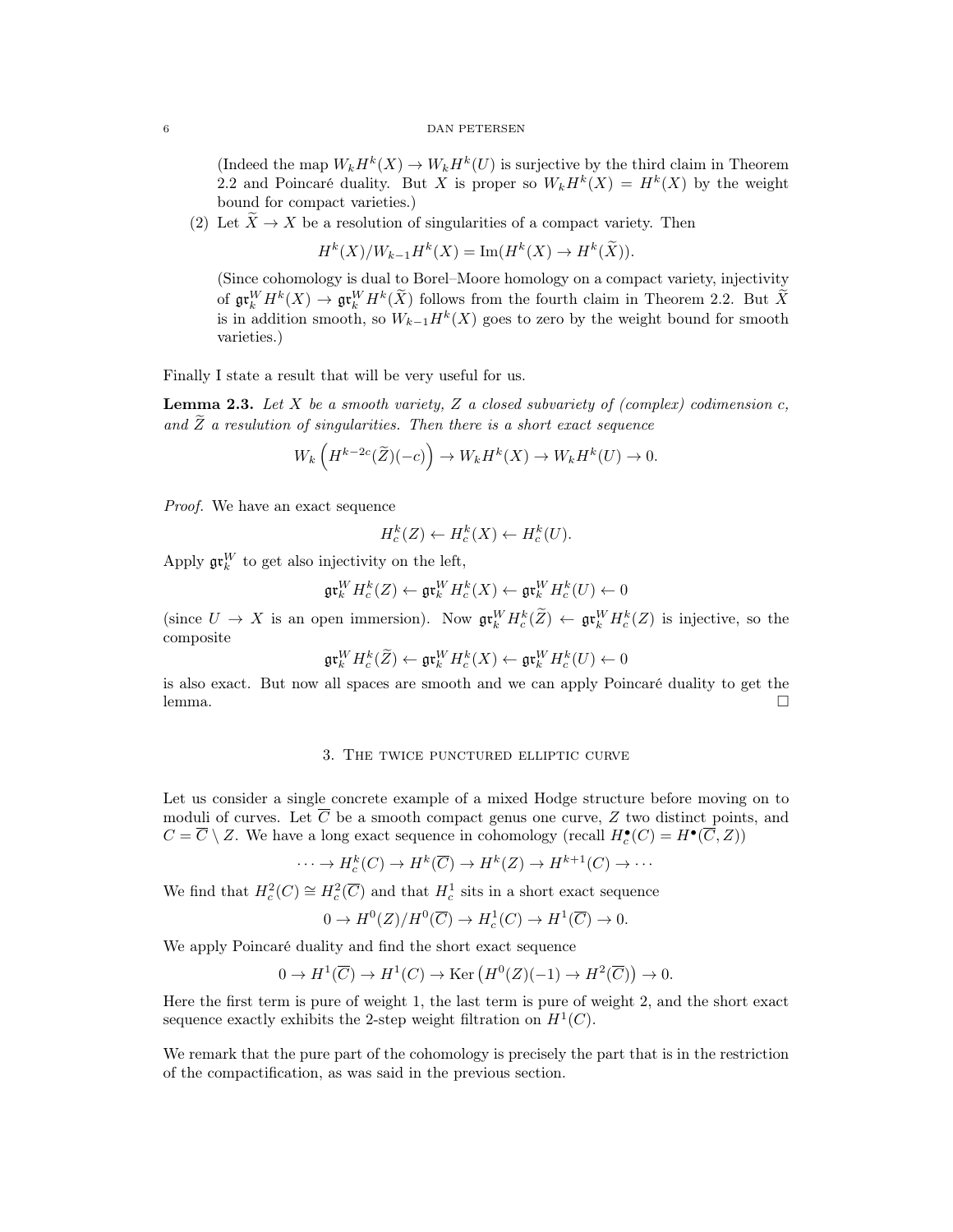We can represent cohomology classes on C as Poincaré duals of  $\mathcal{C}^{\infty}$  oriented submanifolds, so classes in  $H^1(C)$  can be drawn as curves on the punctured torus. Then  $H^1(\overline{C})$  is spanned by the two curves around the meridians; these curves define the pure subspace of  $H^1(C)$ .

The other type of generator of  $H^1(C)$  is a curve connecting the two punctures. But this is not a subspace: there are many different paths between the two punctures, and the difference of two such paths will in general be given by a collection of curves around the meridians of the torus, so a class in the pure subspace. So elements of  $\mathfrak{gr}^W_2H^1(C)$  can not be interpreted as curves, but they can be faithfully represented as the difference of the endpoints of the curves. Such a difference is precisely an element of Ker  $(H^0(Z)(-1) \to H^2(\overline{C}))$ . We will see Later again the idea that elements of  $\mathfrak{gr}^W_{k+1}H^k$  can be represented as *relations between classes* supported on the boundary.

Remark 3.1. I can't resist mentioning a neat characterization of when the weight filtration on  $H^1(C)$  splits. Give  $\overline{C}$  the structure of an elliptic curve by taking one of the punctures to be the origin. Then  $H^1(C)$  is a direct sum of two pure Hodge structure if and only if the other puncture is a torsion point on  $\overline{C}$ .

# 4. COHOMOLOGY OF  $\overline{\mathcal{M}}_{0,n}$

We now use mixed Hodge theory to re-prove known results on  $H^{\bullet}(\overline{\mathcal{M}}_{0,n})$ . In [Keel 1992] it is shown that it is generated as an algebra by boundary divisors, and the ideal of relations is spanned by the pullbacks of the WDVV relation from  $\overline{\mathcal{M}}_{0,4}$ . Here we prove a stronger statement: it is spanned *additively* by boundary strata, and the space of relations is *additively* generated by pullbacks of the WDVV relation. (The second half is obviously a stronger statement. The first half is actually equivalent, since it is easy to see that every boundary stratum in  $\mathcal{M}_{0,n}$  is the transverse intersection of the boundary divisors containing it.) This stronger statement was first proven in [Kontsevich and Manin 1994]. Our argument is similar to the one in [Getzler 1995], but we give a direct argument for why all relations are pulled back from  $\overline{\mathcal{M}}_{0,4}$  whereas he deduces it from the knowledge of a quadratic presentation of the 'gravity operad'.

We begin by proving the first half, that the strata span the cohomology.

**Theorem 4.1.**  $H^{\bullet}(\overline{\mathcal{M}}_{0,n})$  is spanned by cycle classes of strata.

Proof. Observe that we have an open immersion

$$
\mathcal{M}_{0,n} \cong \{(x_1,\ldots,x_{n-3}) \mid x_i \neq x_j, x_i \neq 0, x_i \neq 1\} \subset \mathbf{C}^{n-3}.
$$

By what we said earlier,  $W_k H^k(\mathbb{C}^{n-3}) \to W_k H^k(\mathcal{M}_{0,n})$  is surjective. This shows that the fundamental class in  $H^0$  is the only pure part of the cohomology of  $\mathcal{M}_{0,n}$ .

Observe that  $\overline{\mathcal{M}}_{0,n} \setminus \mathcal{M}_{0,n} = \bigcup D_i$  with each  $D_i \cong \overline{\mathcal{M}}_{0,j+1} \times \overline{\mathcal{M}}_{0,n-j+1}$ . The map

$$
\coprod_i D_i \to \bigcup_i D_i
$$

is a resolution of singularities. By Lemma 2.3 we have

$$
\bigoplus_i H^{k-2}(\overline{\mathcal{M}}_{0,j+1} \times \overline{\mathcal{M}}_{0,n-j+1})(-1) \to H^k(\overline{\mathcal{M}}_{0,n}) \to W_k H^k(\mathcal{M}_{0,n})
$$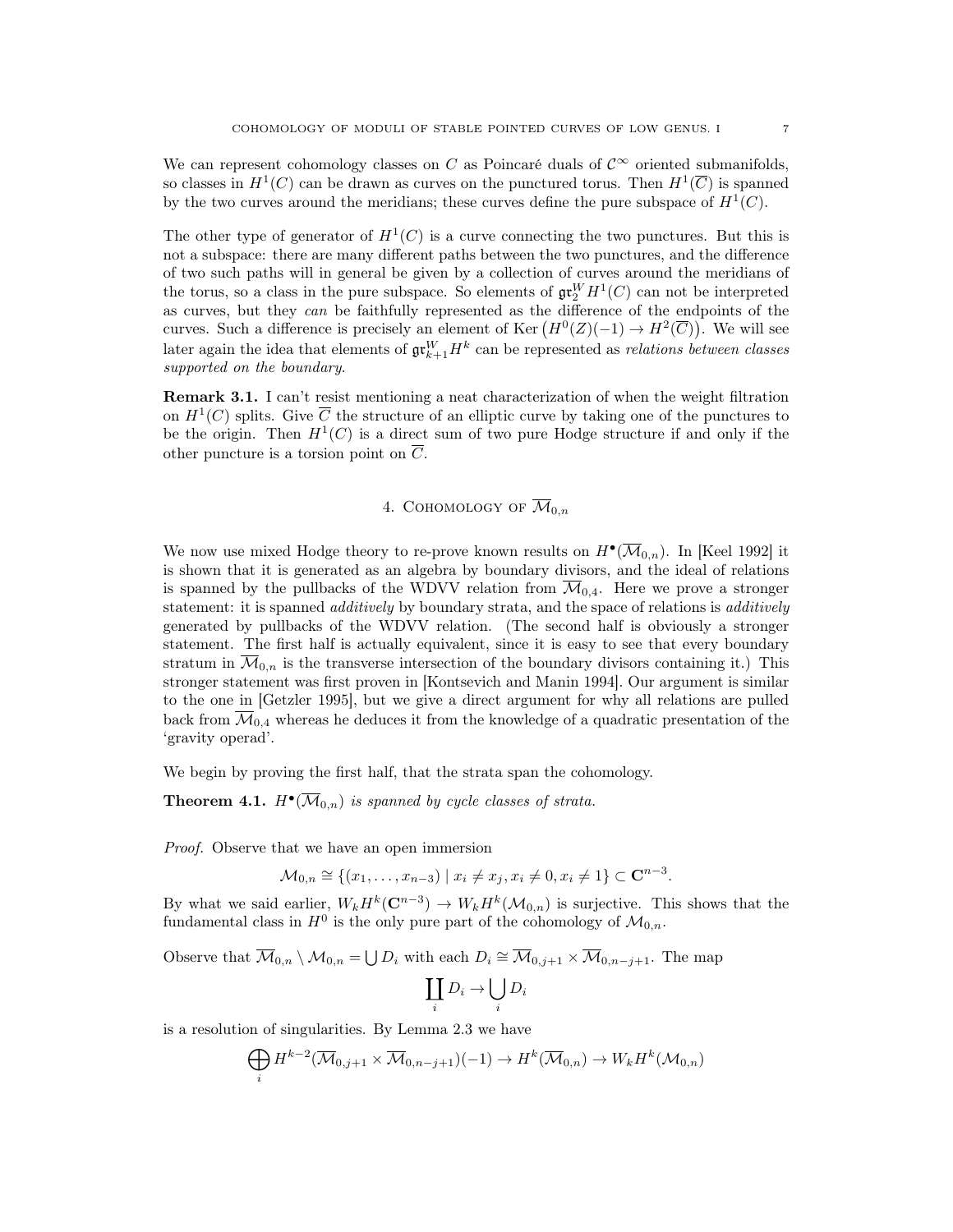and  $W_k H^k(\mathcal{M}_{0,n}) = 0$  for  $k > 0$ , so  $H^k(\overline{\mathcal{M}}_{0,n})$  is spanned by classes that are pushed forward from the boundary. But by induction on  $n$  these are going to be strata classes.

Characterizing the relations is a bit trickier. We want to find the kernel of the pushforward map. We will need a slightly more detailed study of the mixed Hodge structure of  $\mathcal{M}_{0,n}$ . We observe that  $\mathcal{M}_{0,n}$  is a complement of an arrangement of complex hyperplanes, according to the preceding proof, and the cohomology ring of such a complement has a classical description.

Theorem 4.2. [Arnol'd 1969; Brieskorn 1973] Let U be the complement of the arrangement of hyperplanes  $L_i = 0$  in  $\mathbb{C}^N$ . Then  $H^{\bullet}(U)$  is generated as an algebra by  $H^1(U)$ , which is spanned by the classes

$$
\omega_i = \frac{1}{2\pi i} d\log(L_i).
$$

It is easy to see from [Deligne 1971] that the classes  $\omega_i$  are pure of weight 2 and in fact of type  $(1, 1)$ . Thus each  $H^k$  is pure of weight 2k and of type  $(k, k)$ . For a different proof of this fact see [Kim 1994; Shapiro 1993; Lehrer 1992] (they all independently found the same proof!)

Theorem 4.3. All additive relations between strata are pullbacks of the WDVV relation on  $\mathcal{M}_{0,4}$ .

*Proof.* We will consider the spectral sequence of a filtration. Whenever you have a variety  $X$ with a sequence  $\ldots \subset X_p \subset X_{p+1} \subset \ldots$  of closed subvarieties there is a spectral sequence in Borel–Moore homology

$$
E_{pq}^1 = H_{p+q}(X_p \setminus X_{p-1}) \implies H_{p+q}(X).
$$

We take  $X_p$  to be the union of all strata of dimension  $\leq p$  in the stratification of  $\overline{\mathcal{M}}_{0,n}$  by topological type. Then we have

$$
X_p \setminus X_{p-1} = \coprod_{\Gamma} \mathcal{M}(\Gamma),
$$

where  $\Gamma$  is the dual graph of a p-dimensional stratum, and  $\mathcal{M}(\Gamma)$  is the stratum:

$$
\mathcal{M}(\Gamma) = \prod_{v \in \text{Vert}(\Gamma)} \mathcal{M}_{0,n(v)}.
$$

Observe that  $E_{pq}^{\infty}$  is a subquotient of  $H_{p+q}(\overline{\mathcal{M}}_{0,n})$ , so it is pure of weight  $-p-q$ . So only the pure part of  $E_{pq}^1$  can survive to  $E_{\infty}$ . But the only pure part of the homology of  $\mathcal{M}_{0,n}$  is the fundamental class, and by our expression for  $\mathcal{M}(\Gamma)$  the same holds for each stratum. We have thus given an alternative proof that the (co)homology of  $\overline{\mathcal{M}}_{0,n}$  is spanned by strata.

But we can be more precise. Since  $H^k(\mathcal{M}_{0,n})$  is pure of weight  $2k$ , the same is true for each  $\mathcal{M}(\Gamma)$ . Then  $H_k(\mathcal{M}(\Gamma))$  is pure of weight  $2d-2k$ , where  $d = \dim \mathcal{M}(\Gamma)$ . Since each  $X_p \setminus X_{p-1}$ is p-dimensional, we see that  $E_{pq}^1$  has pure weight  $-2q$ . We illustrate in a figure. Since each  $\mathcal{M}(\Gamma)$  is affine it is actually a first quadrant spectral sequence.

It is thus clear that the Leray spectral sequence degenerates after the  $E_1$ -differential because of weights.

The fundamental classes of the strata are placed along the diagonal  $p = q$  of the spectral sequence. There are no nonzero entries above the diagonal, so we obtain edge maps from the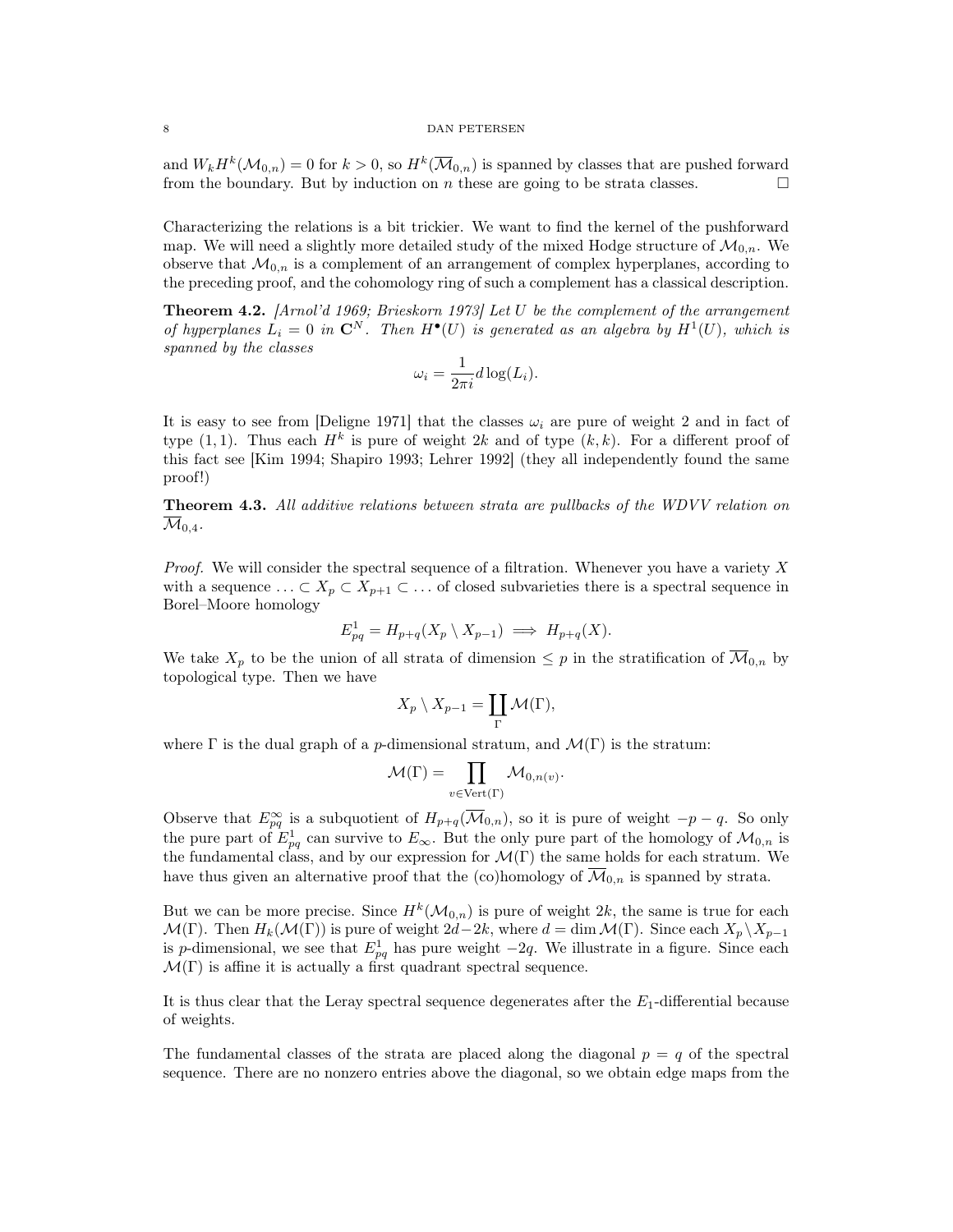

Figure 2. Weights at  $E_{pq}^1$  of filtration spectral sequence for  $\overline{\mathcal{M}}_{0,n}$ .

diagonal to the homology of  $\overline{\mathcal{M}}_{0,n}$ ; these are just the obvious map sending the fundamental class of a stratum to the class of that stratum in  $H_{\bullet}(\overline{\mathcal{M}}_{0,n})$ . Finding relations between these generators now amounts to determining the image of the  $E_1$ -differential  $E_{p+1,p}^1 \to E_{p,p}^1$ .

Now  $E^1_{p+1,p}$  is a sum of  $H_{2p+1}(\mathcal{M}(\Gamma))$  over all  $p+1$ -dimensional strata, which is dual to  $H_c^{2p+1}(\mathcal{M}(\Gamma))$ , which is Poincaré dual to  $H^1(\mathcal{M}(\Gamma))$ , which therefore surjects onto the space of relations between the generators. We remark that we saw in the example with the twice punctured elliptic curve that classes in  $\mathfrak{gr}^W_{k+1}H^k$  could be interpreted as relations between classes in the boundary, and that  $H^1(\mathcal{M}(\Gamma))$  is pure of weight 2, so things make sense.

We want to prove that all relations are pulled back from  $\overline{\mathcal{M}}_{0,4}$ : we now see that we should prove that all classes in  $H^1(\mathcal{M}_{0,n})$  are pulled back from  $\mathcal{M}_{0,4}$ . (We made the switch to cohomology to get compatibility with pullback maps.)

But this we can see from Arnol'd's theorem. If we take a class in  $H^1(\mathcal{M}_{0,n})$  corresponding to the hyperplane  $x_i = 0$  (resp.  $x_i = 1$ ), then it is the pullback from  $\mathcal{M}_{0,4}$  of the class of the hyperplane  $x_1 = 0$  (resp.  $x_1 = 1$ ). For the hyperplanes of the form  $x_i = x_j$  we use the  $\mathbb{S}_n$ -action to put one of  $x_i$  or  $x_j$  at 0 or 1. This concludes the proof.

### 5. Koszul duality for operads

I can't resist mentioning the following. We have seen in Example 1.3 a spectral sequence for an open immersion. If we apply it to the particular open immersion  $\mathcal{M}_{0,n} \to \overline{\mathcal{M}}_{0,n}$  then we are in the situation of the theorem and we get a spectral sequence

$$
\bigoplus_{i_1<\cdots
$$

and it is easy to see that each intersection  $D_{i_1} \cap \cdots \cap D_{i_q}$  is the closure of one of the strata in the stratification by topological type. Thus it is a product of the form  $\prod_k \overline{\mathcal{M}}_{0,n_k}$ .

But we also saw the spectral sequence associated to the filtration of  $\overline{\mathcal{M}}_{0,n}$ , in the last proof of the previous section. Now all terms were given by the homology of the open strata, so we had products of the form  $\prod_k \mathcal{M}_{0,n_k}$ , and it converged to the homology of  $\overline{\mathcal{M}}_{0,n}$ . Moreover, the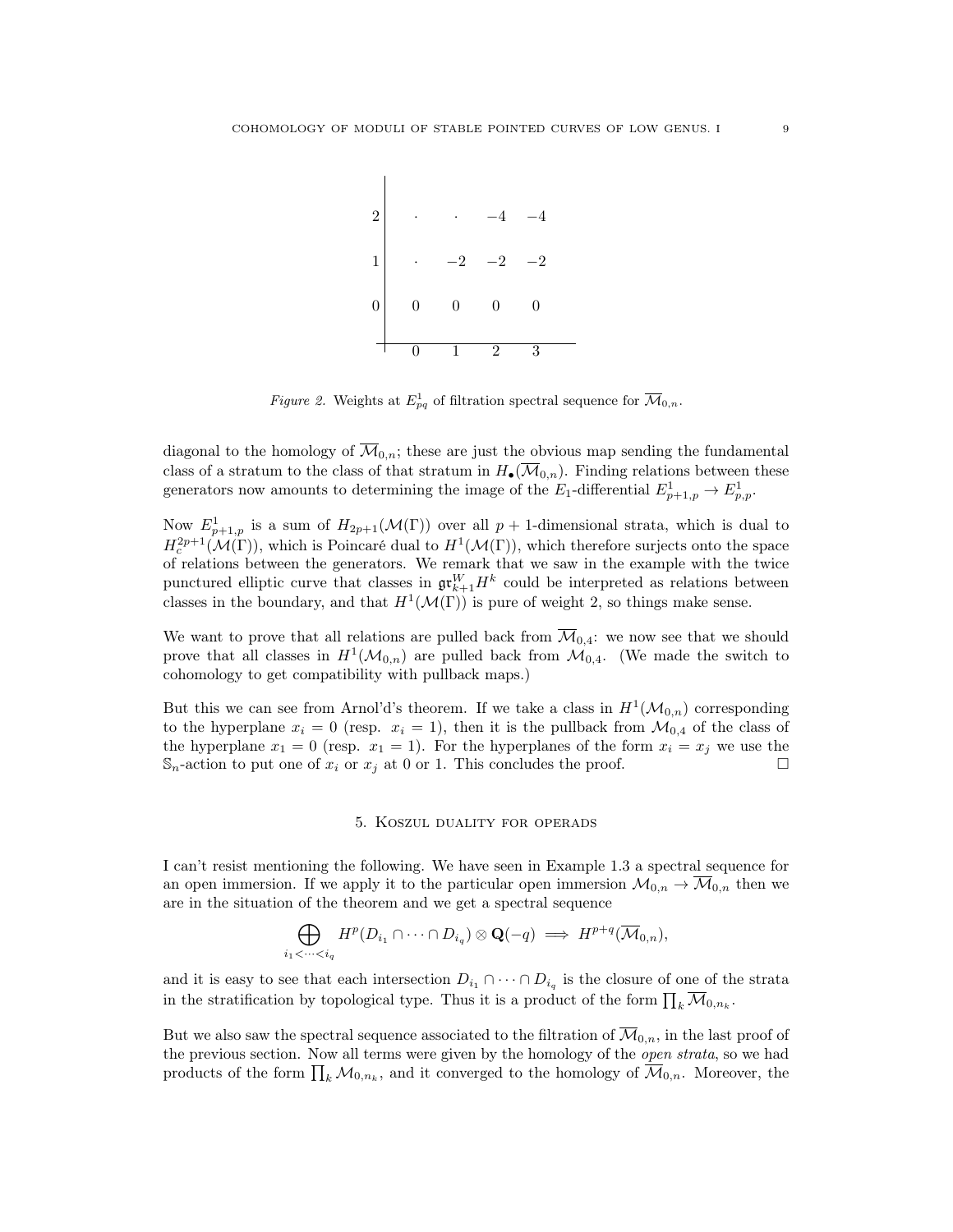combinatorial description of both spectral sequences are the same: the terms are described as identical sums over all dual graphs.

And even more: if we switch in the first spectral sequence to Borel–Moore homology, then we get rid of the Tate twist by  $\mathbf{Q}(-q)$ , and the differentials are given by the pushforward along the gluing maps,

$$
H_{\bullet}(\overline{\mathcal{M}}_{0,i+1} \times \overline{\mathcal{M}}_{0,j+1}) \to H_{\bullet}(\overline{\mathcal{M}}_{0,i+j}).
$$

In the second one the differentials are defined in terms of the connecting homomorphism

$$
H_{\bullet}(\mathcal{M}_{0,i+1} \times \mathcal{M}_{0,j+1}) \leftarrow H_{\bullet-1}(\mathcal{M}_{0,i+j})
$$

obtained by including  $\mathcal{M}_{0,i+1} \times \mathcal{M}_{0,j+1}$  as a boundary stratum in the compactification of  $\mathcal{M}_{0,i+j}$ . So in both cases the spectral sequence is a sum over dual graphs, and the differential is a sum over edges in the dual graph. And both spectral sequences degenerate after the first differential.

What's going on here? Why is there a symmetry? In what sense are  $\mathcal{M}_{0,n}$  and  $\overline{\mathcal{M}}_{0,n}$  dual to each other?

The simple answer is that  $H_{\bullet}(\overline{\mathcal{M}}_{0,n})$  is an *operad*, and  $H_{\bullet+1}(\mathcal{M}_{0,n})$  is a *co-operad*. These are often called the Hypercommutative operad and the Gravity co-operad, respectively. For any operad  $P$  there is the *bar construction BP* which is a co-operad, and for a co-operad Q the cobar construction  $\Omega Q$  produces an operad. The co-operad  $BP$  is differential graded and is defined as a sum over trees with differential given by operadic composition in P and contracting along edges of trees. For  $P = H_{\bullet}(\overline{\mathcal{M}}_{0,n})$  the bar construction is given exactly by the first of the above spectral sequences. The cobar construction is a similar sum over trees, with differential defined by co-operadic co-composition in Q and splitting of trees along edges. For  $Q = H_{\bullet+1}(M_{0,n})$  the cobar construction is given by the second of the above spectral sequences.

In general there are quasi-isomorphisms  $\Omega BP \cong P$  and  $B\Omega Q \cong Q$ .

Now it turns out that the bar construction on the hypercommutative operad is quasi-isomorphic to its homology, which is the gravity co-operad. Similarly the cobar construction on the gravity co-operad is quasi-isomorphic to its homology, the hypercommutative operad. This is related to the fact that both these (co-)operads have natural chain level models which are formal in genus zero. Thus this really establishes a duality between the gravity and hypercommutative (co-)operads.

But we can go further. Let's dualize the co-operad  $H_{\bullet+1}(\mathcal{M}_{0,n})$  to the operad  $H_c^{\bullet+1}(\mathcal{M}_{0,n}),$ which we call the gravity operad. The fact that  $H_{\bullet}(\overline{\mathcal{M}}_{0,n})$  is generated by strata and all relations come from WDVV can be interpreted operadically as saying that the hypercommutative operad is quadratic. The same holds for the gravity operad. If we look at the spectral sequence associated to the filtration by topological type and consider the weights, we see that the rows in the spectral sequences are exact everywhere except the ends: the homology is concentrated along the diagonal (see Figure 2). In the language of operads this says exactly that the gravity operad is Koszul. Then the same holds for hypercommutative operad. (The result for hypercommutative operad can also be deduced in the same way, by looking at weights to see what part of the spectral sequence can survive to  $E_{\infty}$ .) Hence Gravity and Hypercommutative operads are Koszul dual to each other.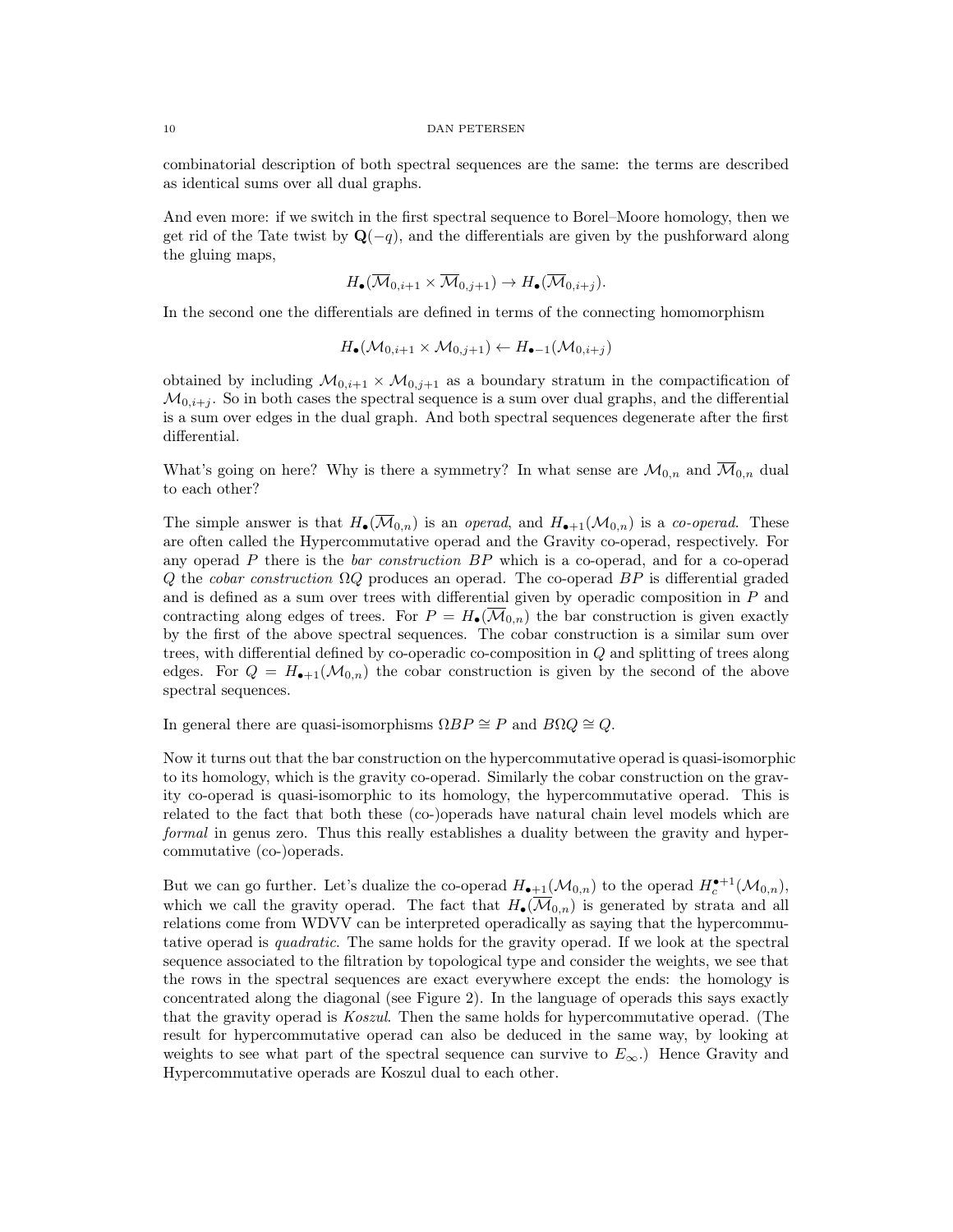#### REFERENCES 11

I should also mention that in the above it is slightly nicer to think of both hypercommutative and gravity operads as cyclic operads, rather than ordinary operads.

The facts explained in this section can be found in [Getzler 1995]. The generalization of barcobar duality to higher genus is given by the Feynmann transform of [Getzler and Kapranov 1998], but the naive generalization of duality between hypercommutative and gravity fails: the cobar construction on the higher genus gravity operad is not quasi-isomorphic to the hypercommutative operad. This is related to the fact that we really should be working with the chain level version of the higher genus gravity operad, and that this operad is not formal. This also shows that there is no higher genus Koszul duality between the two operads.

A more down-to-earth explanation of this duality is in [Kimura, Stasheff, and Voronov 1996]. Koszul duality of operads is explained in Ginzburg and Kapranov's original paper or in [Loday and Vallette 2012].

### **REFERENCES**

- Arnol'd, V. I. (1969). "The cohomology ring of the group of dyed braids". Mat. Zametki 5, 227–231.
- Brieskorn, Egbert (1973). "Sur les groupes de tresses [d'après V. I. Arnol'd]". Séminaire Bourbaki, 24ème année (1971/1972), Exp. No. 401. Berlin: Springer, 21–44. Lecture Notes in Math., Vol. 317.
- Danilov, Vladimir I. (1996). "Cohomology of algebraic varieties". Algebraic geometry, II. Vol. 35. Encyclopaedia Math. Sci. Berlin: Springer, 1–125, 255–262.
- Deligne, Pierre (1971). "Théorie de Hodge. II". Inst. Hautes Études Sci. Publ. Math. (40), 5–57.
- Deligne, Pierre (1974). "Théorie de Hodge. III". Inst. Hautes Études Sci. Publ. Math. (44), 5–77.
- Deligne, Pierre (1975). "Poids dans la cohomologie des variétés algébriques". Proceedings of the International Congress of Mathematicians (Vancouver, B. C., 1974), Vol. 1. Canad. Math. Congress, Montreal, Que., 79–85.
- Deligne, Pierre (1980). "La conjecture de Weil. II". Inst. Hautes Études Sci. Publ. Math. (52), 137–252.
- Deligne, Pierre et al. (1975). "Real homotopy theory of Kähler manifolds". Invent. Math. 29 (3), 245–274.
- Getzler, Ezra (1995). "Operads and moduli spaces of genus 0 Riemann surfaces". The moduli space of curves (Texel Island, 1994). Vol. 129. Progr. Math. Boston, MA: Birkhäuser Boston, 199–230.
- Getzler, Ezra and Kapranov, Mikhail M. (1998). "Modular operads". Compositio Math. 110 (1), 65–126.
- Kadeišvili, T. V. (1980). "On the theory of homology of fiber spaces". Uspekhi Mat. Nauk 35 (3(213)), International Topology Conference (Moscow State Univ., Moscow, 1979), 183– 188.
- Keel, Sean  $(1992)$ . "Intersection theory of moduli space of stable *n*-pointed curves of genus zero". Trans. Amer. Math. Soc. 330 (2), 545–574.
- Kim, Minhyong (1994). "Weights in cohomology groups arising from hyperplane arrangements". Proc. Amer. Math. Soc. 120 (3), 697–703.